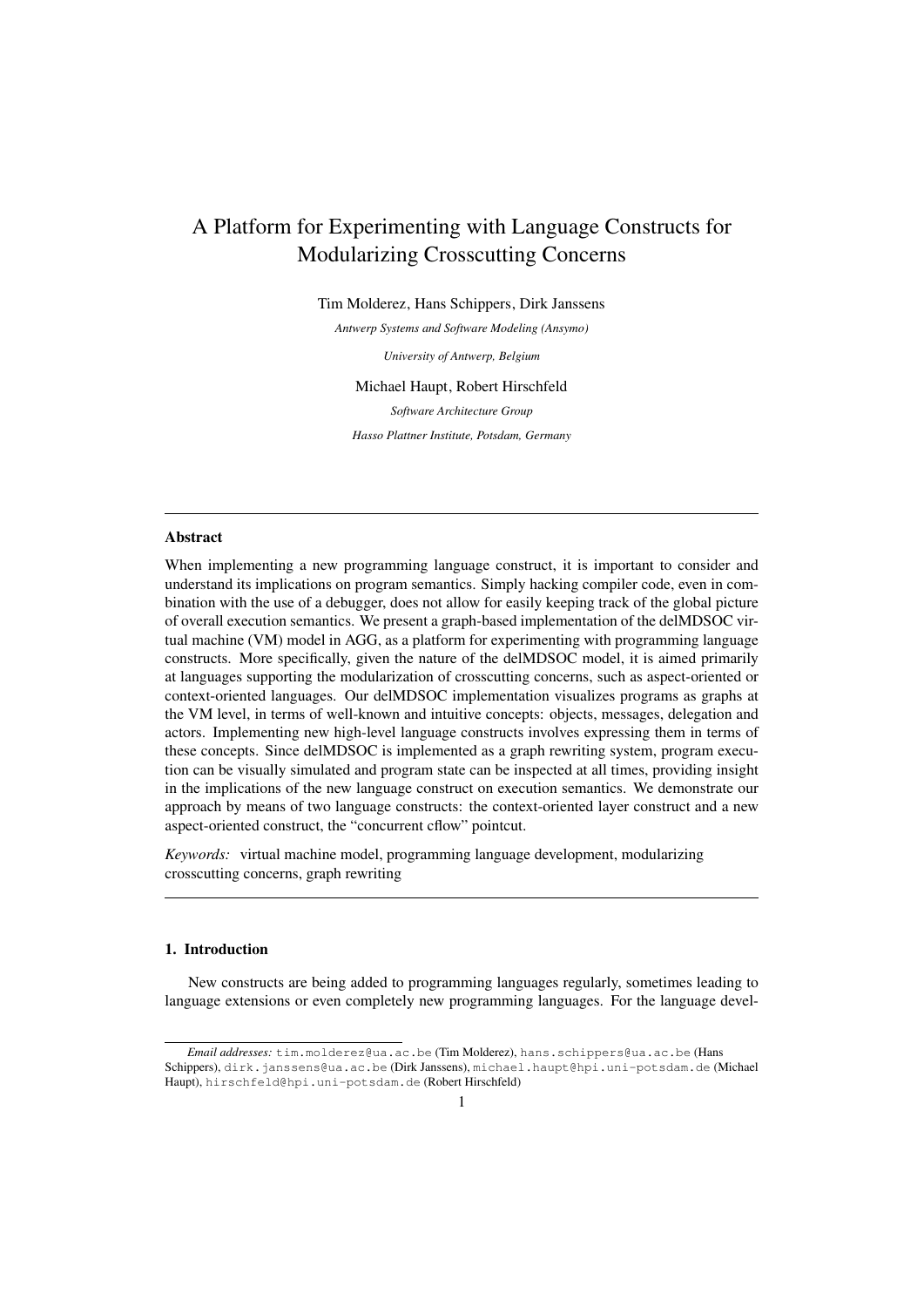oper, as well as the language user, it is crucial to understand the semantics of such new constructs, and their implications on the execution semantics of programs written in this language.

New constructs are often simply "hacked in" by modifying compiler or interpreter software, the semantics being established by their implementation. The language user then either relies on high-level documentation, which is often lacking, or on the compiler or interpreter itself, using it as a black box to figure out the semantics of such constructs.

This paper presents a platform that can be used to experiment with object-oriented language constructs. This platform is based on the delMDSOC (delegation-based Multi-Dimensional Separation Of Concerns) virtual machine (VM) model [\[1\]](#page-15-0) and its implementation in the AGG graph transformation tool [\[2\]](#page-15-1). In essence, delMDSOC is a VM model that is designed as a compilation target for programming languages aiming to increase modularization and enhance (multidimensional) separation of concerns (MDSOC). Examples of such languages include aspectoriented programming [\[3\]](#page-15-2), context-oriented programming [\[4\]](#page-15-3) and role-based programming [\[5\]](#page-15-4). Much attention and effort is devoted to experimenting with new language constructs within this fairly young area of programming language research [\[6,](#page-15-5) [7,](#page-15-6) [8,](#page-16-0) [9\]](#page-16-1).

Our AGG implementation of delMDSOC visualizes programs as graphs at the VM level. The behavior of the programs represented by these graphs is determined by a set of graph rewrite rules [\[10\]](#page-16-2) which constitute the operational semantics of delMDSOC. As such, AGG allows for visual simulation of program execution by repeatedly transforming the program graph through application of these rules. In between rule applications, execution can be paused and the entire program state can be inspected and modified, including the VM code that each object implements, and even the runtime stack. Because program state is represented by a graph, it also is possible to make backup copies thereof, such that execution can always be resumed from a backup.

What makes this platform useful for experimentation is the fact that, unlike most intermediate languages, delMDSOC's abstraction level is much closer to a high-level programming language than it is to a typical machine instruction set. Because the distance between the programming language and the VM instruction set is decreased, it becomes easier to reason about the programming language. More concretely, languages that are implemented on top of delMDSOC will be expressed in terms of the following well-known high-level concepts: prototype objects, message sending, delegation and actors. A wide range of language constructs can be created using these building blocks [\[1,](#page-15-0) [11\]](#page-16-3), due to the delMDSOC model's dynamic nature: All message sends are late-bound and delegation relations between objects can be modified at runtime.

The remainder of this paper is structured as follows: Sec. [2](#page-1-0) provides an overview of the delMDSOC machine model. Next, Sec. [3](#page-5-0) presents the model's operational semantics in depth. In Sec. [4,](#page-9-0) we apply our semantics to two examples of language constructs: the existing contextoriented layer construct and a new aspect-oriented construct, the "concurrent cflow" pointcut. Sec. [5](#page-14-0) discusses related work, and [6](#page-14-1) concludes and briefly outlines future work.

## <span id="page-1-0"></span>2. Overview of the delMDSOC model

The delMDSOC machine model was originally introduced in [\[1\]](#page-15-0). In this section, we give an overview of the model's operation.

As the model is a prototype-based object-oriented environment, the model's basic entities are objects, which can communicate with each other by means of message passing. We opted for prototype objects in favor of a class-based object-oriented model because we wanted the model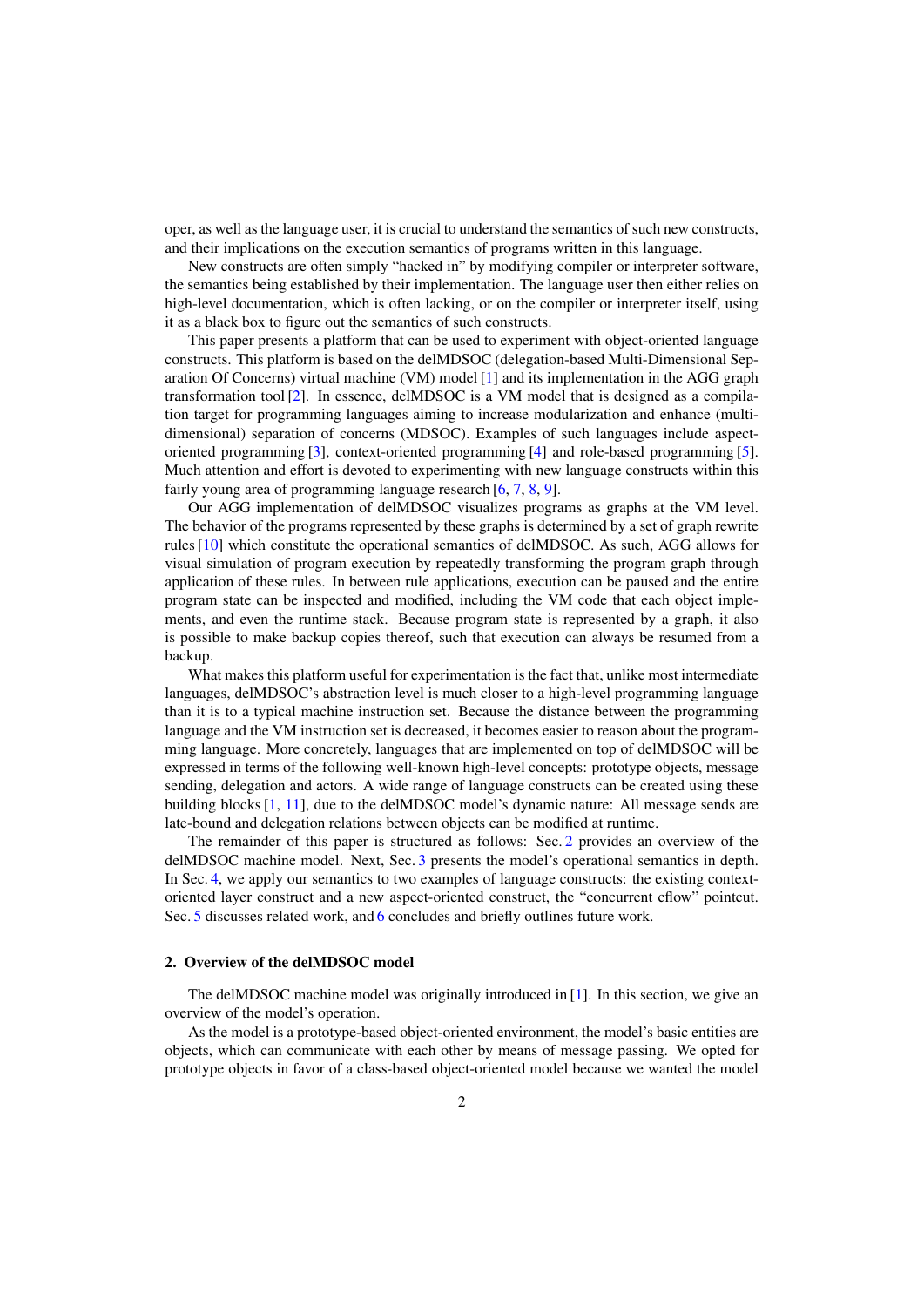<span id="page-2-1"></span>

Figure 1: An example of a composite object

to consist of a minimal amount of concepts, keeping it as simple as possible. As there is no concept of classes in prototype-based languages, this was an easy choice to make.<sup>[1](#page-2-0)</sup>

Objects can be connected to each other using delegation, resulting in a chain of objects, also called a *composite object*. An example of such a composite object is shown in Fig. [1.](#page-2-1) During message lookup, if an object receives a message it cannot understand, the message is delegated to the next object in the chain, and so on, until a matching implementation is encountered in one of the objects' message dictionaries.

In delMDSOC, the first object in a composite object's delegation chain is a so-called *proxy*, which does not understand any messages at all. Its purpose is to serve as a fixed access point, establishing the identity of the composite object. This is important because delegation chains are not fixed, but may be modified at runtime. This mechanism allows for dealing with dynamic deployment of crosscutting modules. In such a scenario, objects may be inserted into or removed from delegation chains in order to dynamically modify a composite object's behavior in response to certain messages. The listCache object in Fig. [1](#page-2-1) is an example of a crosscutting module that is currently enabled, as it is inserted between the list proxy and the list $Ob<sub>1</sub>$  object. During message lookup, the *self* pseudovariable always remains bound to the receiver of the message, i.e., the proxy, ensuring that lookup for messages sent by a composite object to itself always starts at the front of the delegation chain.

In order to introduce concurrency into delMDSOC, we have opted for the actor-based model of concurrency. Actors were chosen in favor of threads, also because of simplicity reasons: Because actors do not allow for shared state, issues such as deadlocking are avoided for the most part. However, we do not adhere to the pure actor model, but rather take an approach similar to the one employed in the E language  $[12]$ , in which a distinction is made between actors and objects: Actors act as containers of objects. An object can send an asynchronous message to an object belonging to another actor, which results in this message being appended to the other actor's *mail queue*. The mail queue essentially is a buffer where messages are kept until the message that is currently being processed has finished its execution. When this happens, the message at the front of the mail queue is removed and is pushed onto the *process stack*. Although an actor may at all times receive additional messages in its mail queue, it will not process them until it has dealt with the messages currently residing on the process stack. Furthermore, executing a message on the process stack may result in other message sends. If these messages target objects within the same actor, they immediately end up on the process stack, which means they are processed synchronously. In short, communication between objects within one actor (intra-actor communication) occurs synchronously, whereas communication involving two different actors (inter-actor communication) occurs asynchronously by default. Asynchronous inter-actor communication may result in a *future* object [\[13\]](#page-16-5) being returned. Upon accessing a future's value, the actor is blocked until the value has been calculated. This blocking mechanism can be also used in order to simulate synchronous inter-actor communication.

<span id="page-2-0"></span><sup>&</sup>lt;sup>1</sup>If needed, classes can always be emulated using prototype objects in combination with delegation [\[1\]](#page-15-0).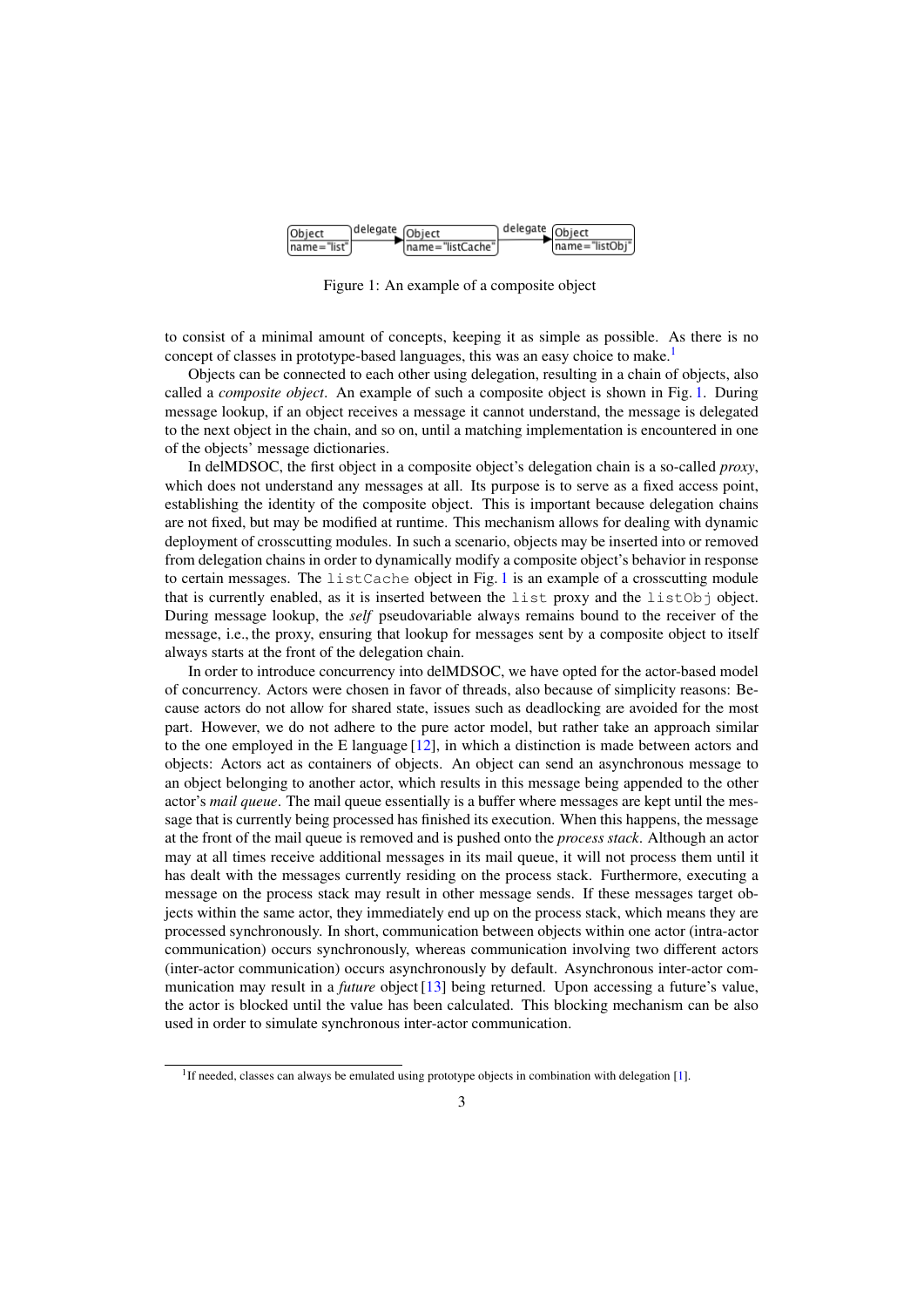<span id="page-3-0"></span>

Figure 2: Type graph of the delMDSOC model

# *2.1. The model's operation*

The delMDSOC model is described as a set of graph rewrite rules. These rules can be subdivided according to the cycle of steps that each actor goes through:

- 1. Move the first message from the mail queue to the process stack. (This step is detailed in Sec. [3.1.](#page-5-1))
- 2. Perform the lookup procedure to find the message's implementation, also called the message body. (Sec. [3.2\)](#page-5-2)
- 3. While the message body has not been executed completely:
	- (a) Fetch the next instruction from the message body.
	- (b) Perform some preprocessing on this instruction, if any. (Sec. [3.3\)](#page-6-0)
	- (c) Execute the instruction. (Sec. [3.4\)](#page-6-1)
- 4. Pop the message from the process stack and start over at step 1.

While the model's graph rewrite rules can be matched in a non-deterministic order, they are set up such that each actor will indeed follow the above sequence of steps. It should also be mentioned that, while delMDSOC supports a whole set of different instructions, this paper will only focus on a few of these instructions. Several instructions, such as integer addition, do not modify the graph structure, but only attribute values, which is of limited interest in this context. Instead, message sends and object (un)deployment will be discussed in depth in Sec. [3.4.](#page-6-1) These are more interesting because the mapping of several high-level MDSOC constructs onto the delMDSOC machine model will involve these instructions.

# *2.2. Type graph*

Fig. [2](#page-3-0) shows the type graph associated with our model, which specifies the model's different kinds of nodes and edges, and how both connect to each other. Three kinds of nodes are available: actors, objects and messages. Node attributes are typed by Java classes.[2](#page-3-1) Object nodes contain

<span id="page-3-1"></span> ${}^{2}$ It is important to note that we only make use of a minimal subset of Java's functionality. Java expressions are only used in order to read and update attribute values, but they are not allowed to cause side-effects to the graph structure.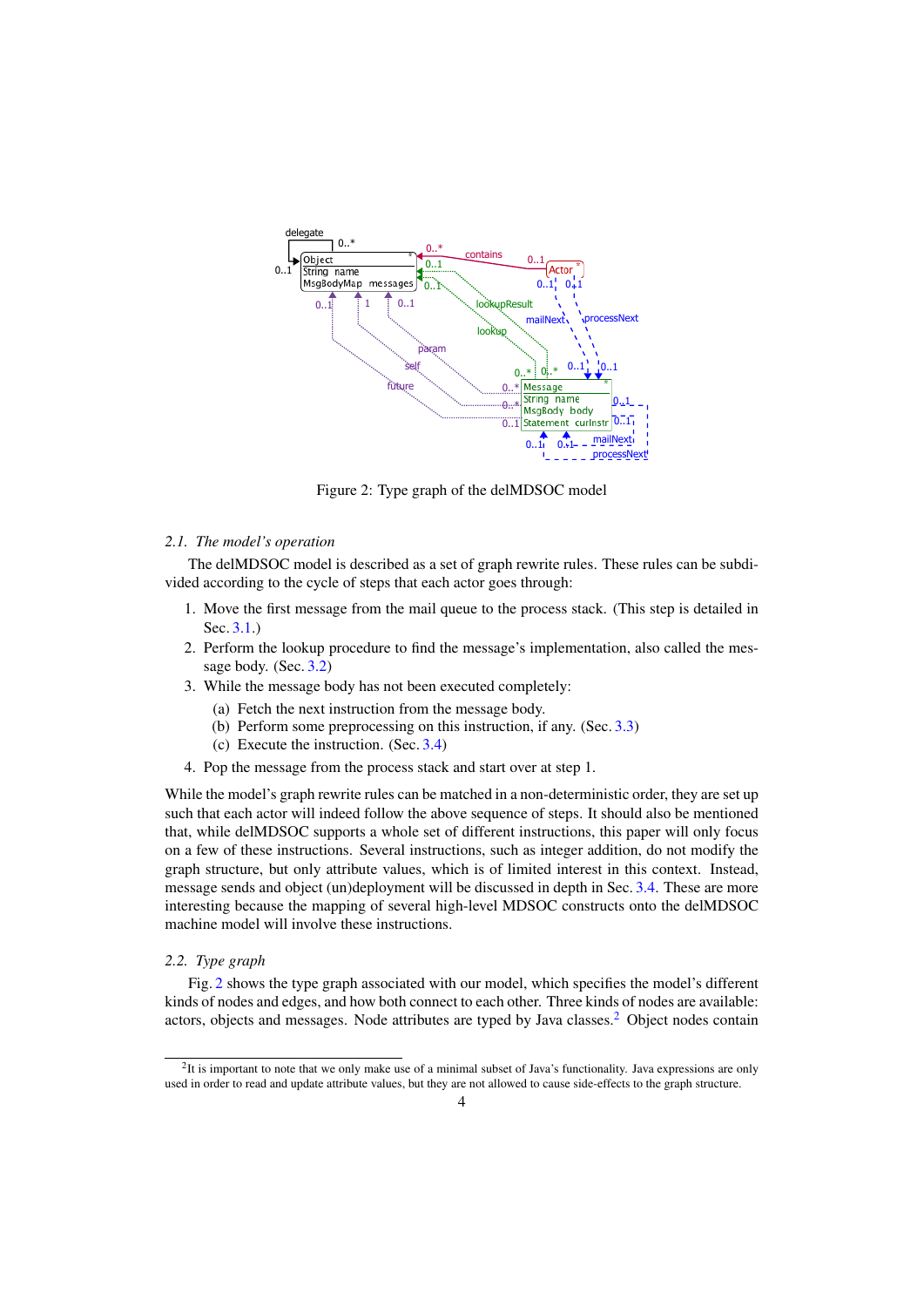<span id="page-4-0"></span>

Figure 3: An intermediate state of a simple program

two attributes: name and messages. The name attribute is a String acting as a unique identifier. The messages attribute is a message dictionary containing implementations for the messages it understands. It has the MsgBodyMap type, which is a wrapper class around a hash map, mapping each message name to a list of instructions.

Message nodes contain three attributes: name, curInstr and body. Once a message has been looked up, the message body is stored in the body attribute as a MsgBody, a linked list of Statements, the latter being a wrapper around a String. When a statement is executed, it is removed from body and is then stored in the curInstr attribute, which represents the instruction currently being executed.

Next to the three types of nodes, there also are several types of edges:

- The contains edge connects an object to the actor containing it.
- The delegate edge indicates the next object in a composite object's delegation chain.
- The mailNext edges form an actor's mail queue. If the source node of a mailNext edge is an actor, the edge indicates the first message in an actor's mail queue. Otherwise, it indicates the next message in a mail queue.
- Analogous to the mailNext edge, the processNext edges are used to form an actor's process stack.
- The lookup edge indicates the object currently being checked in the message lookup procedure. A lookupResult edge then indicates the object where a message was understood.
- The self edge indicates a message's self object. Analogously, the param edge indicates a message's parameter object, used to pass parameters along with a message send.
- The future edge indicates that a message's return value should be stored inside a future object.

The graph in Fig. [3](#page-4-0) illustrates an example that complies with the above type graph. It shows an intermediate state of a running program that will calculate the value of  $\sum_{c=1}^{3} c$  and store the result in  $a \circ b$  j.s. It incorporates several of the model's elements: There is one actor that contains one composite object a. The actor has two pending messages in its mail queue and is currently executing the instruction  $\text{self.c}=\text{self.c+1}$ , as shown in the message that is on the actor's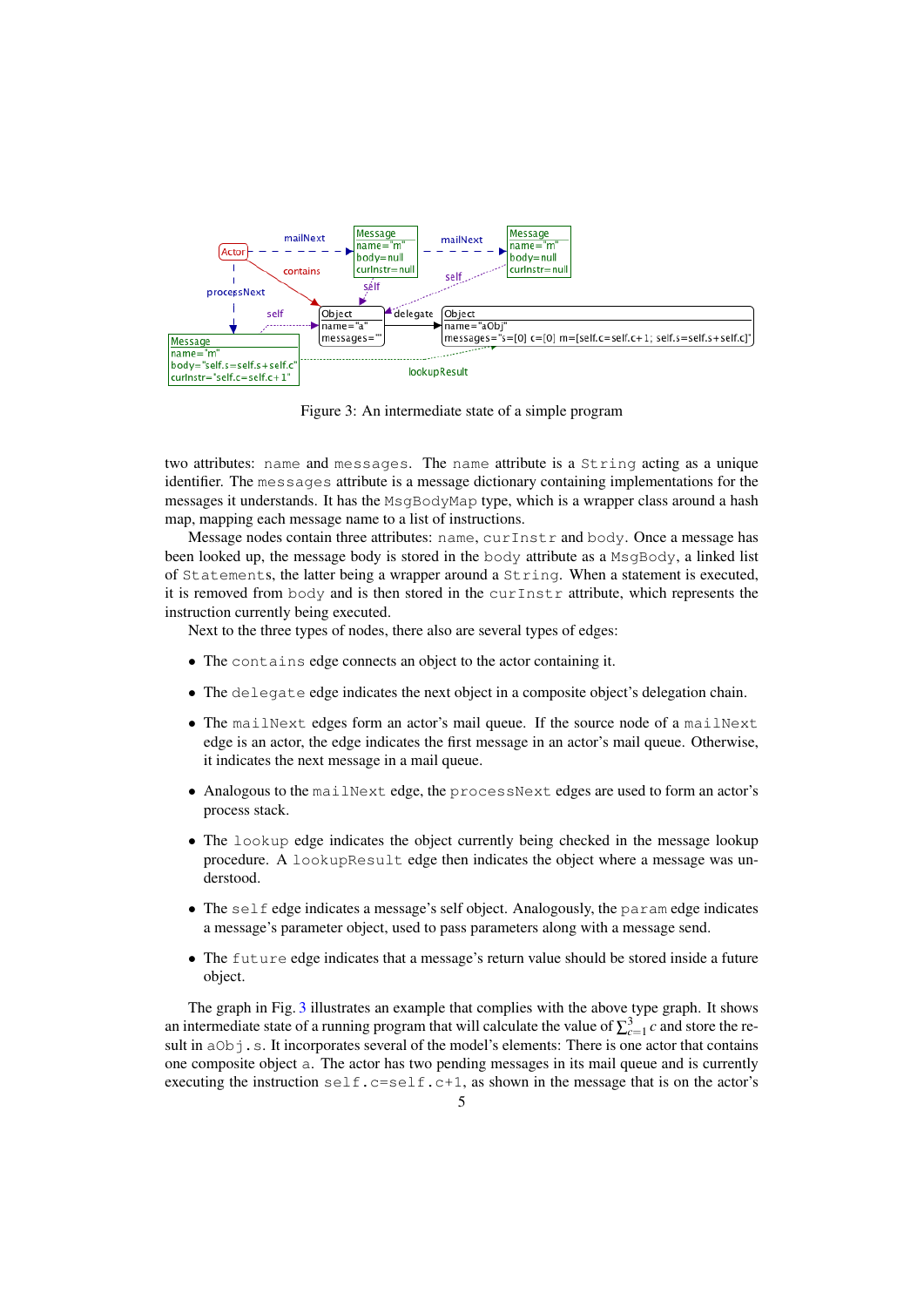<span id="page-5-4"></span>

Figure 4: Process message rewrite rule

process stack. The rewrite rules described in the following section will give a general idea on how the execution of this program will continue.

#### <span id="page-5-0"></span>3. Graph rewriting semantics of the delMDSOC model

This section presents the essentials of delMDSOC's semantics, in the form of a set of single-pushout graph rewrite rules.<sup>[3](#page-5-3)</sup> Each graph rewrite rule contains at least two graphs: a left-handside (LHS) and a right-hand-side (RHS). The application of a rule then consists of searching for the rule's LHS within the graph that we wish to transform. If a match was found, it will be replaced by the RHS and the rule application will have succeeded; otherwise, the rule application has failed. Optionally, a rule can also have multiple attribute conditions and negative application conditions. An attribute condition (AC) is a Boolean expression that must evaluate to true in addition to matching a rule's LHS. A negative application condition (NAC) specifies a subgraph that may not occur when matching a rule.

## <span id="page-5-1"></span>*3.1. Processing messages in the mail queue*

The graph rewrite rule in Fig. [4](#page-5-4) comes into play when an actor has an empty process stack, which is ensured by the rule's NAC. If an actor's process stack is empty, this means it is waiting for new messages to process. The rule's RHS removes the first message from the mail queue and moves it onto the actor's process stack. The message also receives a lookup edge, indicating that the lookup procedure should start, which is handled by the rules in Sec. [3.2.](#page-5-2) It should be noted that this rule will not work in the case where only one message is in the actor's mail queue. This issue was solved by making use of AGG's amalgamated rules, which makes it easier to create, maintain and combine variations on rules, rather than having to specify each variant as a separate rule. Using this technique, a variant (not shown here) was created that handles the case with one message in the mail queue.

# <span id="page-5-2"></span>*3.2. Message lookup*

The lookup procedure described in this section behaves exactly like the lookup procedure discussed in Sec. [2.](#page-1-0) In case the desired message implementation is not found in the object currently indicated by the lookup edge, the rule in Fig. [5](#page-6-2) matches. This is ensured by attribute condition !msg.contains(m), which checks whether the object contains an implementation

<span id="page-5-3"></span><sup>&</sup>lt;sup>3</sup>The complete set of graph rewrite rules as described in AGG is available at  $http://fots.ua.ac.be/$ [delmdsoc/](http://fots.ua.ac.be/delmdsoc/).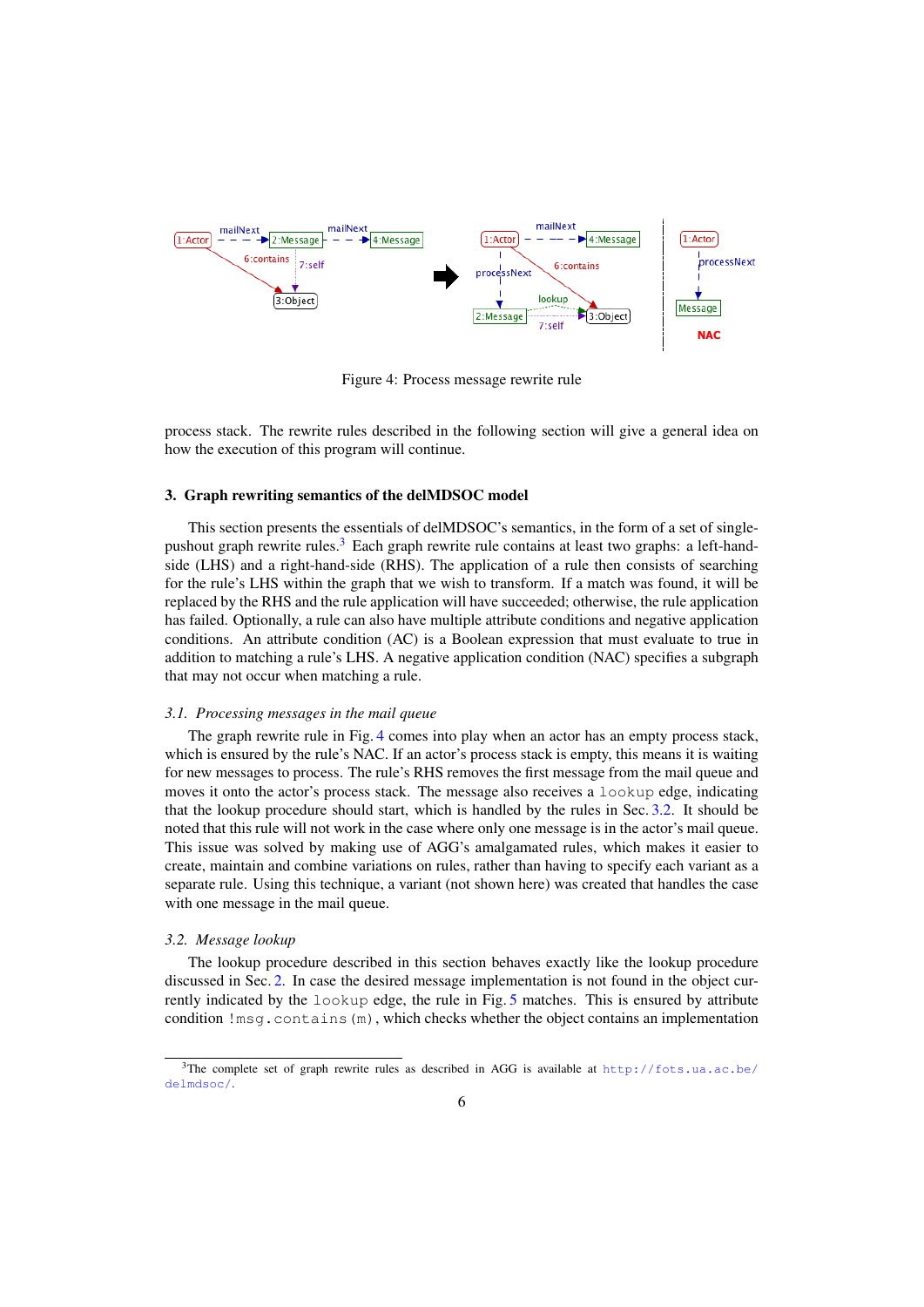<span id="page-6-2"></span>

Figure 5: Iteration rule of the lookup procedure

<span id="page-6-3"></span>

Figure 6: The end of the lookup procedure

for a message named m. Its RHS moves the lookup edge to the object's delegate, such that the lookup procedure continues there.

In the other case, if the desired implementation was found in the current object, the rule in Fig. [6](#page-6-3) matches. Its RHS copies the implementation into the message's body attribute and the lookup edge is changed into a lookupResult edge, indicating that the lookup procedure has finished and that the body can now be executed.

## <span id="page-6-0"></span>*3.3. Preprocess the current instruction*

Before an instruction can be executed, some preprocessing may be required. Any references to the self pseudovariable in an instruction are replaced by the name of the self object, as indicated by the current message's self edge. Similarly, references to formal parameters and future objects can be resolved in the preprocessing phase.

Instructions that contain subexpressions that haven't been evaluated yet are also handled during preprocessing: There is a rule that will push a new message on the process stack that is meant to evaluate this subexpression. Once this is finished and the message can be popped, the subexpression's resulting value is resolved in the original instruction.

#### <span id="page-6-1"></span>*3.4. Execute the current instruction*

The intermediate language implemented by our machine model supports several different types of high-level instructions:

There are the usual assignments, if statements, print statements and (implicit) return statements, but there also are more interesting instructions for sending messages, resending messages (analogous to the aspect-oriented proceed statement), creating new actors, cloning objects and (un)deploying objects in delegation chains. This section concentrates only on sending messages and object deployment, as these form the essence of the examples in Sec. [4.](#page-9-0)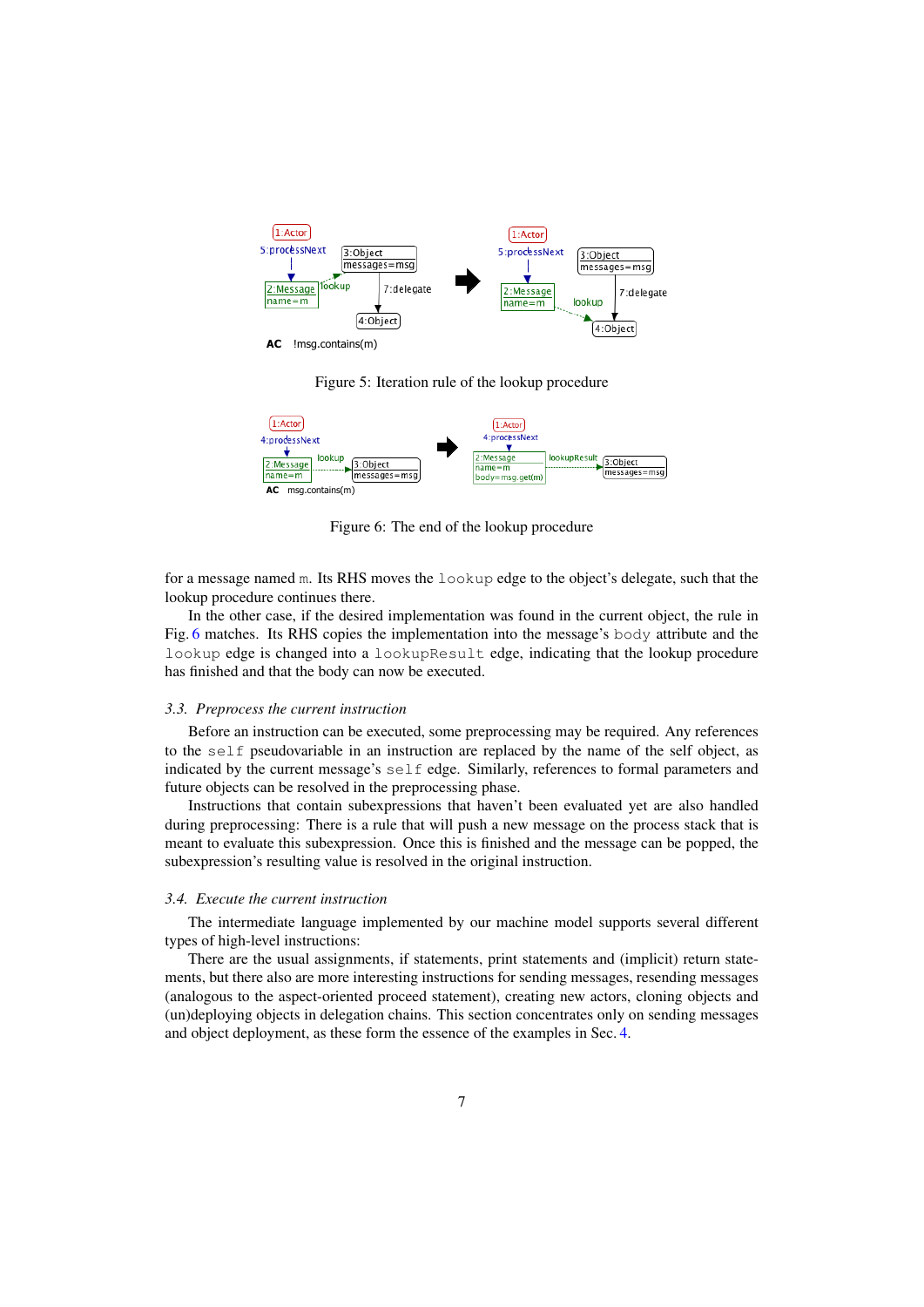<span id="page-7-1"></span>

Figure 8: Inter-actor communication

# *3.4.1. Intra-actor communication*

The rule handling communication between objects within the same actor, i.e., intra-actor communication, is shown in Fig. [7.](#page-7-0) The first AC makes sure the current instruction has the syntax of a message send and that its receiver equals the object with name n. (For example, the instruction listObj.get(3) sends the message get to receiver listObj with parameter 3.) The second AC will check for the presence of the actual parameter object that is passed along with the message send. For simplicity reasons, the delMDSOC model can currently only pass one parameter; multiple parameters can be simulated by using this one parameter object as a container. It also is possible to perform a message send without any parameters; amalgamated rules are used here once again to define the variant of this rule without parameters.

Once this rule matches, the new message that will be sent is pushed onto the actor's process stack. As this message is now at the top of the stack, the other messages on this stack have to wait until the new message has been looked up and executed. In other words, this is a synchronous message send.

<span id="page-7-0"></span>

Figure 7: Intra-actor communication

## <span id="page-7-2"></span>*3.4.2. Inter-actor communication*

Sending messages between two different actors is handled by the rule in Fig. [8.](#page-7-1) This rule is one of the few occasions where it becomes apparent that our graph rewriting rules do not use injective matching, in which each node in a rule must be different from each other. This means it could occur that both actors, node 1 and 2, are the same actor. To prevent this situation, a NAC was added that ensures the two actor nodes may not be the same.

In contrast to intra-actor communication, the new message does not immediately end up at the top of the receiving actor's process stack, but it is added to the back of its mail queue. To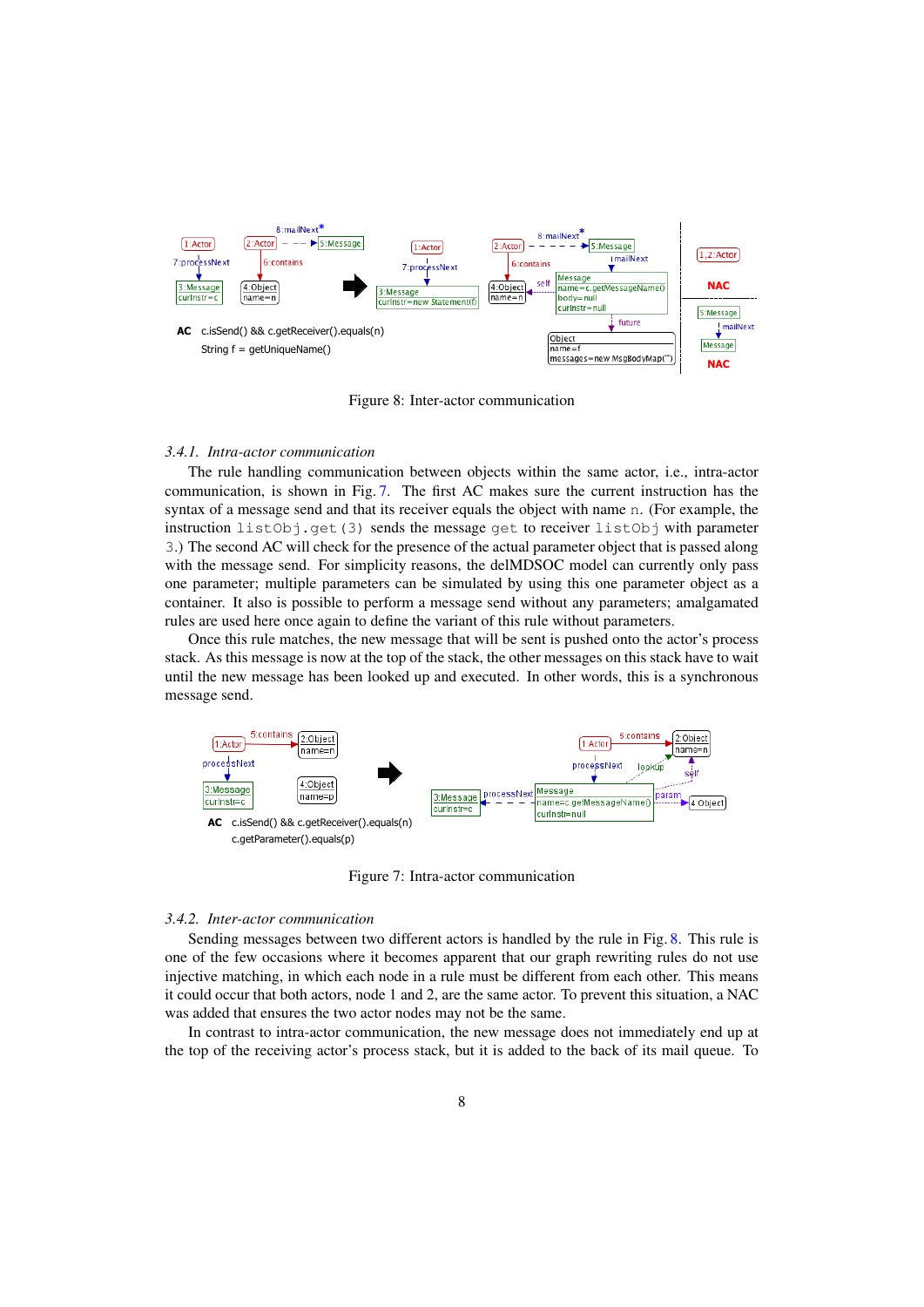<span id="page-8-1"></span>

c.getParameter(0).equals(m) && c.getParameter(1).equals(n)

Figure 9: The deployment instruction

retrieve the last message in the mail queue, transitive closure<sup>[4](#page-8-0)</sup> (marked by the asterisk on edge 8) is used in combination with another NAC. The actor that initiated the message send can continue immediately, meaning that message sends between different actors are asynchronous by default.

To be able to move the return value back to the sending actor once it is available, we make use of futures [\[13\]](#page-16-5). In the rule's RHS, a new object is created with a unique name  $f$  and a future edge pointing to it; this is a future object. Once the message that was sent has been executed, the return value will be stored inside this future object. In the meantime, the message that caused the message send (node 3) will receive a reference to the future object as a temporary return value. This reference can be assigned to fields and be passed around as a parameter without a problem, even though the future object may still be empty. When accessing the future object however, the actor will block until the return value is present in the future object. Once the return value is available, another rewrite rule will make sure that accesses to the future object are replaced by the return value contained within. All of this happens in a transparent manner, in the sense that someone making use of delMDSOC does not need to be aware of the existence of future objects to be able to use them. Synchronous inter-actor communication can be simulated using the future's blocking mechanism, which is done by making an asynchronous call and immediately attempting to access its return value. An explicit SYNC instruction is available that provides this functionality.

#### *3.4.3. Deployment*

The deploy instruction is a key component that allows the model to be used in an MDSOC context. This instruction is used to insert an object within another specified delegation chain. For example, when executing the statement "DEPLOY (objectA, objectB)", objectA will be inserted between  $\circ$ b $\cdot$ jectB and its delegate. The rule handling this instruction is shown in Fig. [9.](#page-8-1) The attribute conditions of the rule express that the current instruction must be a deploy instruction and that both of its parameters should match with the objects respectively named m and n.

<span id="page-8-0"></span><sup>4</sup>AGG currently does not support transitive closures, so an additional type of edge is used to explicitly mark the last message in a mail queue.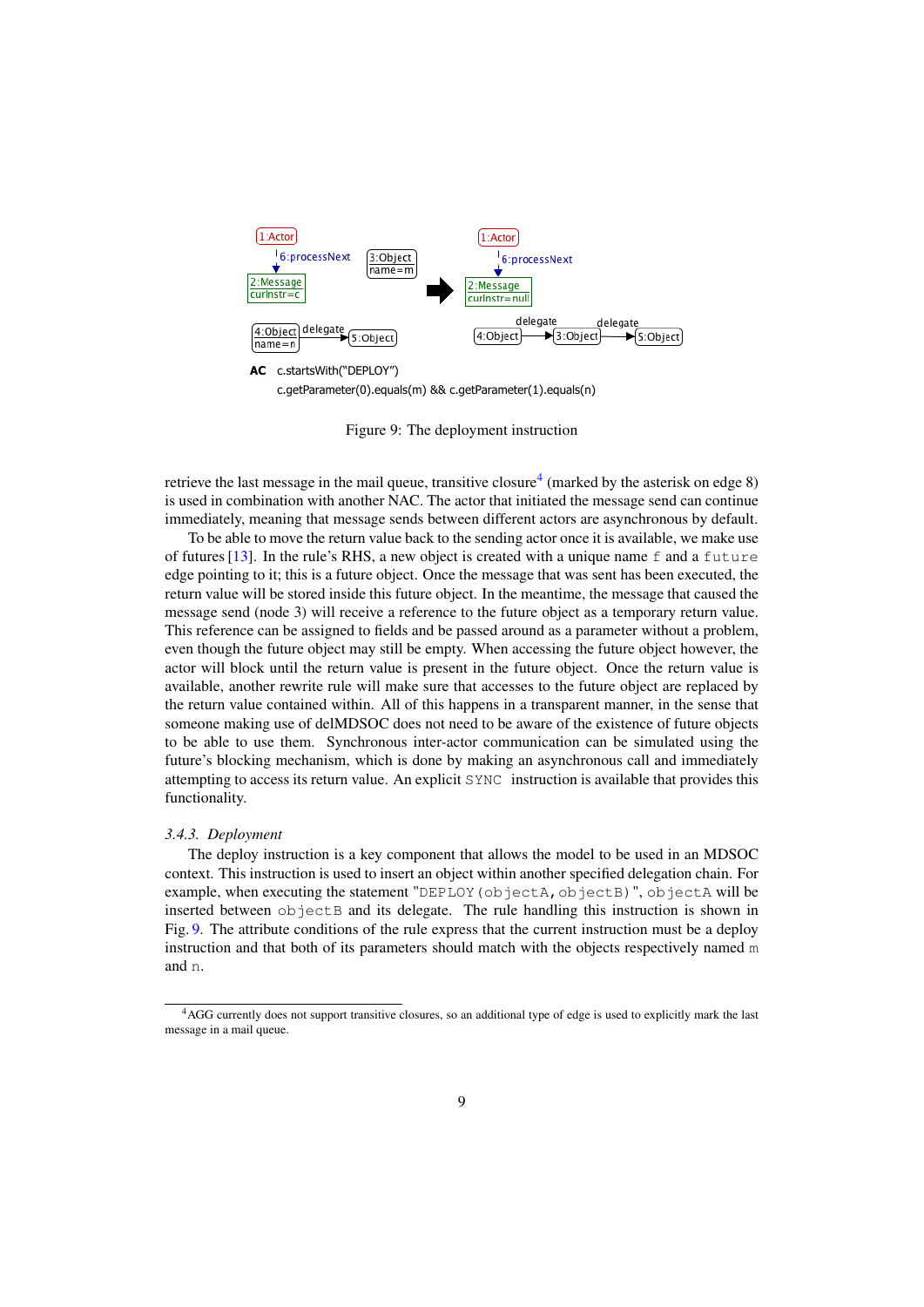<span id="page-9-1"></span>

Figure 10: Initial program state

## <span id="page-9-0"></span>4. Examples

We will now, by means of two examples, illustrate how the set of graph rewrite rules described in the previous section, as well as their simulation in AGG, can be a useful tool while experimenting with language constructs. The first example involves an existing construct that forms the basis of context-oriented programming: layers. The second example introduces a new variation on the aspect-oriented cflow pointcut, called concurrent cflow, or ccflow.

# *4.1. The context-oriented layer construct*

Before diving into any details of the example, we will first give a brief introduction to contextoriented programming [\[4\]](#page-15-3). The main idea behind context-oriented programming is that some functionality may behave differently when executed in a different context. To this end, the layer construct was introduced; a layer contains the behavioral variations of certain methods in a particular context. More concretely, alternate definitions of any method can be written within a layer. These alternate definitions can then be explicitly activated, i.e. replace their original definitions, whenever a particular dynamic scope is entered.

Listing [1](#page-10-0) shows a simple context-oriented example that we wish to map to the delMDSOC model. It is written in a ContextJ-like language [\[4\]](#page-15-3), which is a context-oriented extension of Java. In this example, two classes are present, Person and Employer; each of these defines a toString method. We redefine the toString method of each class within the Verbose layer. Also note the use of the proceed statement within this layer definition; this represents a call to the original method definition. In Person.main, the layer is activated using the with block construct. In other words, all code executed in the dynamic scope of the with block will make use of the redefined toString methods.

Fig. [10](#page-9-1) shows the corresponding representation of the initial state of this program in delMD-SOC. (The messages and body attributes are hidden, as they would clutter the graph.) At this point, the Verbose layer is not active yet. The main method is called by sending a main message to object p1. Given that delMDSOC assumes an object-based environment, classes are represented as objects, just like their instances. Instances hold fields corresponding to the attributes of their class, and delegate to the class object, which holds a method dictionary. Recall from Sec. [2](#page-1-0) that all objects are represented as a combination of a proxy and the actual object. Hence, all information regarding a high-level object is captured by four machine-level objects: An object representing the instance, an object representing the class and a proxy for each of these. Class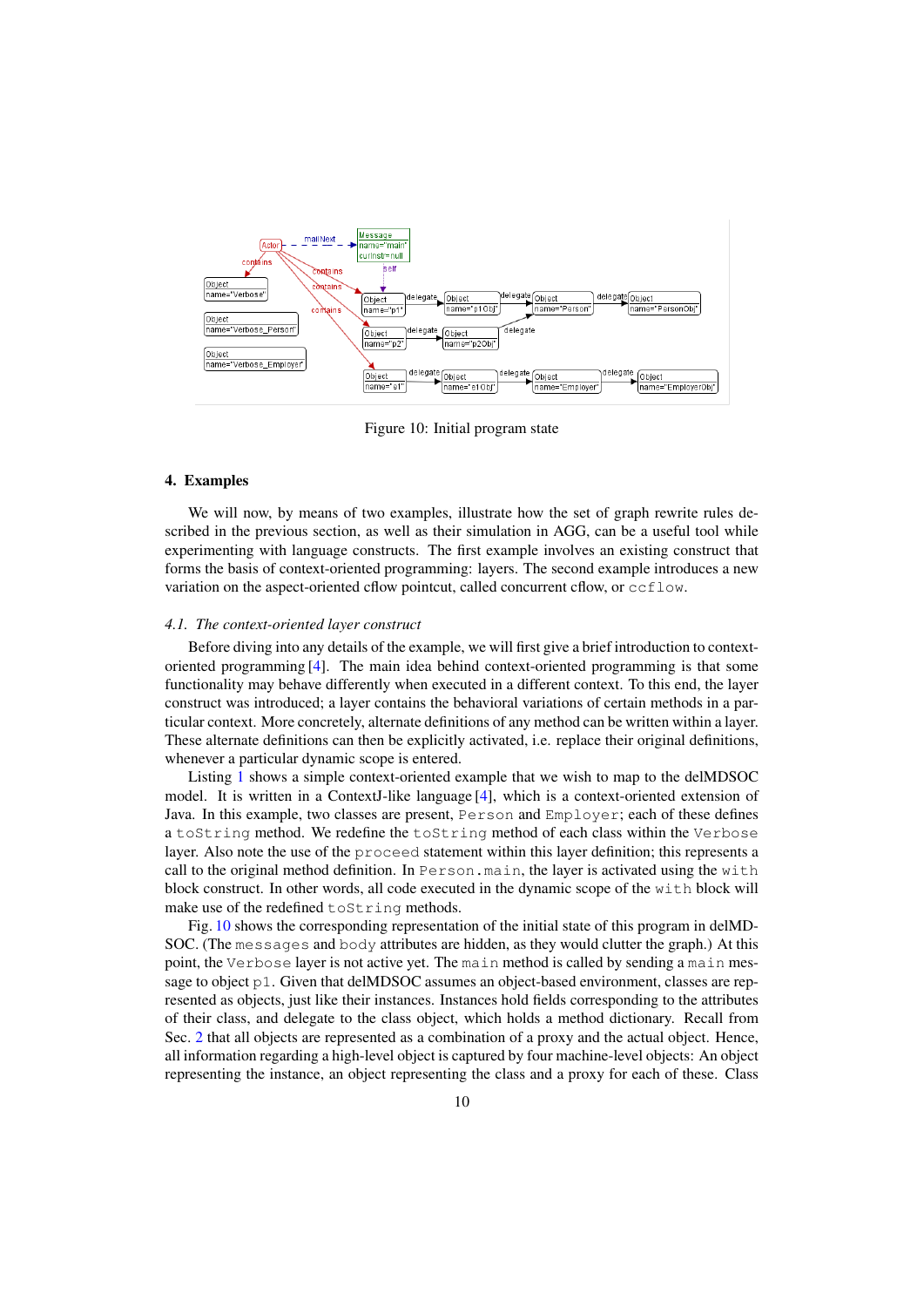```
class Person {
    String name; Employer emp;
    String toString() {return name;}
    void main() {
        Employer e=new Employer("Cosmo Spacely",
            "Sprocketlane 23, Orbit city");
        Person p=new Person("George Jetson", e);
        with(Verbose) {
            System.out.println(p.toString());
        }
    }
}
class Employer {
    String name; String addr;
    void toString() {return name;}
}
layer Verbose {
    void Person.toString() {
        return proceed() + "Employer:" + emp.toString();
    }
    void Employer.toString() {
        return proceed() + "Address:" + addr.toString();
    }
}
```
Listing 1: Example context-oriented program

objects can be reused, which is why p1 and p2, which are both instances of Person, partially share the same delegation chain in Fig. [10.](#page-9-1) Apart from  $p1$  and  $p2$ , there is also an Employer instance e1. The Verbose layer is represented by the objects Verbose, Verbose\_Person and Verbose Employer. The first implements the logic of layer activation and deactivation; the other two contain the layer's redefined toString methods. Because we are not dealing with a concurrent program, only one actor node is present, which contains all objects (by design, only objects that can receive messages need to be connected by a contains edge). The actor's mail queue holds a message main, which will be processed by removing it from the mail queue and pushing it onto the process stack, looking up a corresponding method body in the delegation chain of the receiver p1, and executing it.

Applying the graph rewrite rules relevant for this lookup process (cf. Sec. [3.2\)](#page-5-2) will result in the following definition of main being found in the Person class object:

```
...
Verbose.activate
PRINT(p2.toString)
Verbose.deactivate
```
Essentially, the with construct from Listing [1](#page-10-0) was translated into two message sends to the Verbose object: An activate message upon entrance of the scope, and deactivate upon exit. A definition for these two messages is indeed provided in Verbose's method dictionary, where activate is defined as:

```
DEPLOY(Verbose_Person,Person)
DEPLOY(Verbose_Employer,Employer)
```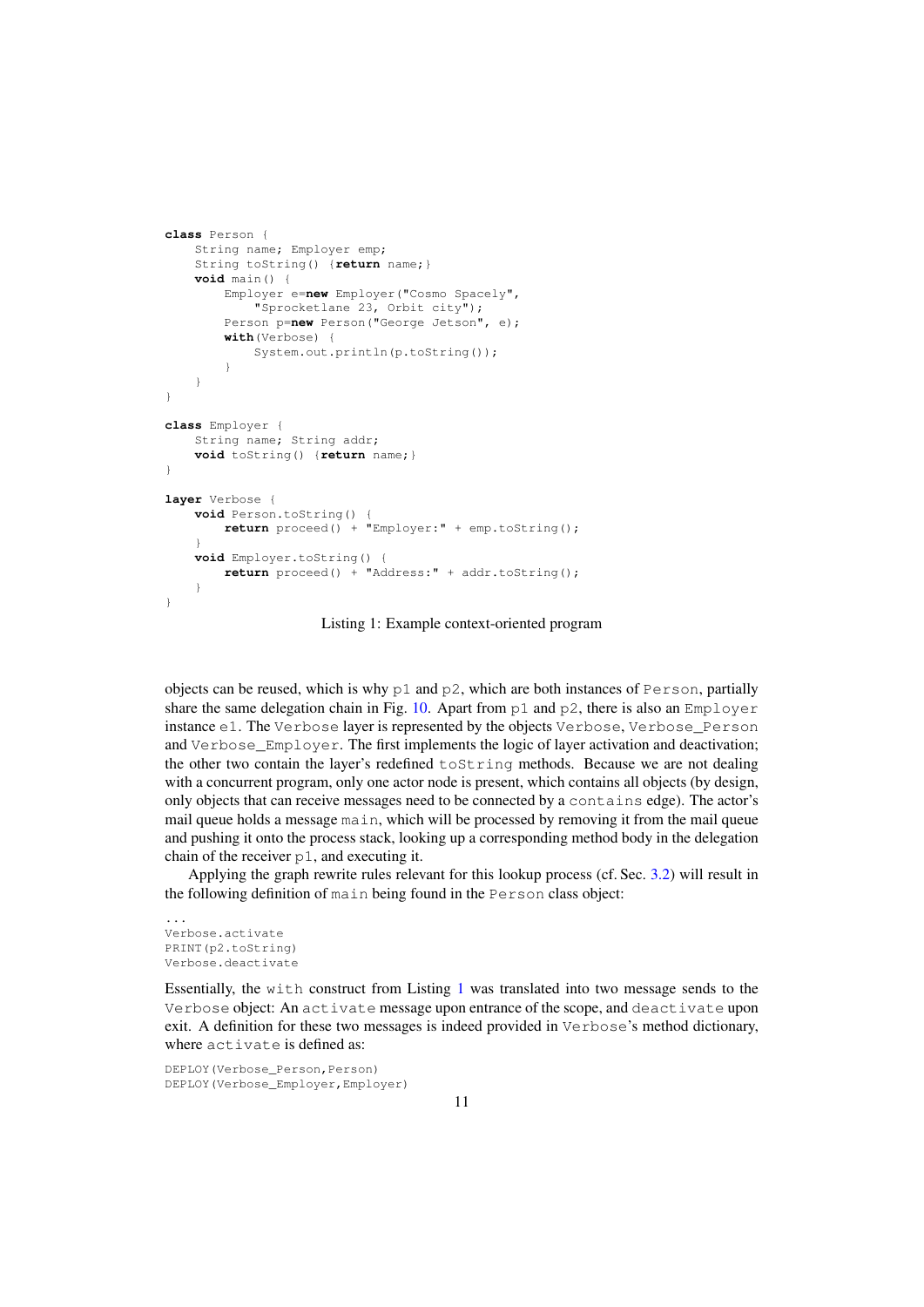<span id="page-11-0"></span>

Figure 11: Program state after activation

The instructions will cause the graph rewrite rule for deployment (cf. Sec. [3.4\)](#page-6-1) to be applied, resulting in the two objects being inserted in the delegation chains immediately after the object provided as the second parameter. The definition of deactivate simply reverses this effect:

```
UNDEPLOY(Verbose_Person)
UNDEPLOY(Verbose_Employer)
```
Fig. [11](#page-11-0) shows the situation where the layer has already been activated, the message  $\text{toString}$ has been looked up in the delegation chain of p1 and a definition was found in Verbose\_Person, as can be inferred from the lookupResult edge between the message and Verbose\_Person. The latter, just like Verbose\_Employer, has been inserted in the delegation chain of the appropriate class object, as a consequence of the layer's activation. After executing the  $\text{to} \text{String}$ message, the Verbose layer is deactivated again and the delegation chains are restored to the state in Fig. [10.](#page-9-1)

As the graph rewrite rules defining the operational semantics of delMDSOC have been specified using the AGG tool [\[2\]](#page-15-1), the example outlined above can be simulated automatically. This effectively visualizes the operational semantics of a context-oriented program in terms of objects, messages and delegation. From the above example we derive that classes are mapped onto normal low-level objects, as are their instances, layers are represented by a set of objects for each method they override and an object that implements the layer's activation and deactivation, respectively upon entrance and exit of the corresponding dynamic scope.

For language developers, being able to break down program execution in basic simulation steps while visualizing object relations and program state is a useful tool in order to verify whether a new language construct behaves according to desirable semantics.

For the language user, it may help in truly understanding the impact of a particular language construct or in fact a whole programming paradigm.

#### *4.2. The concurrent cflow pointcut construct*

Consider the sample code in Listing [2,](#page-12-0) written in an imaginary aspect-oriented language with support for actor-based concurrency. In this example, two actors are present, an Admin and a Client, both of which can manipulate a database, independent from each other. At any point however, the administrator may initiate a backup of the database. This can cause a synchronization issue, in the sense that updating the database while the backup is created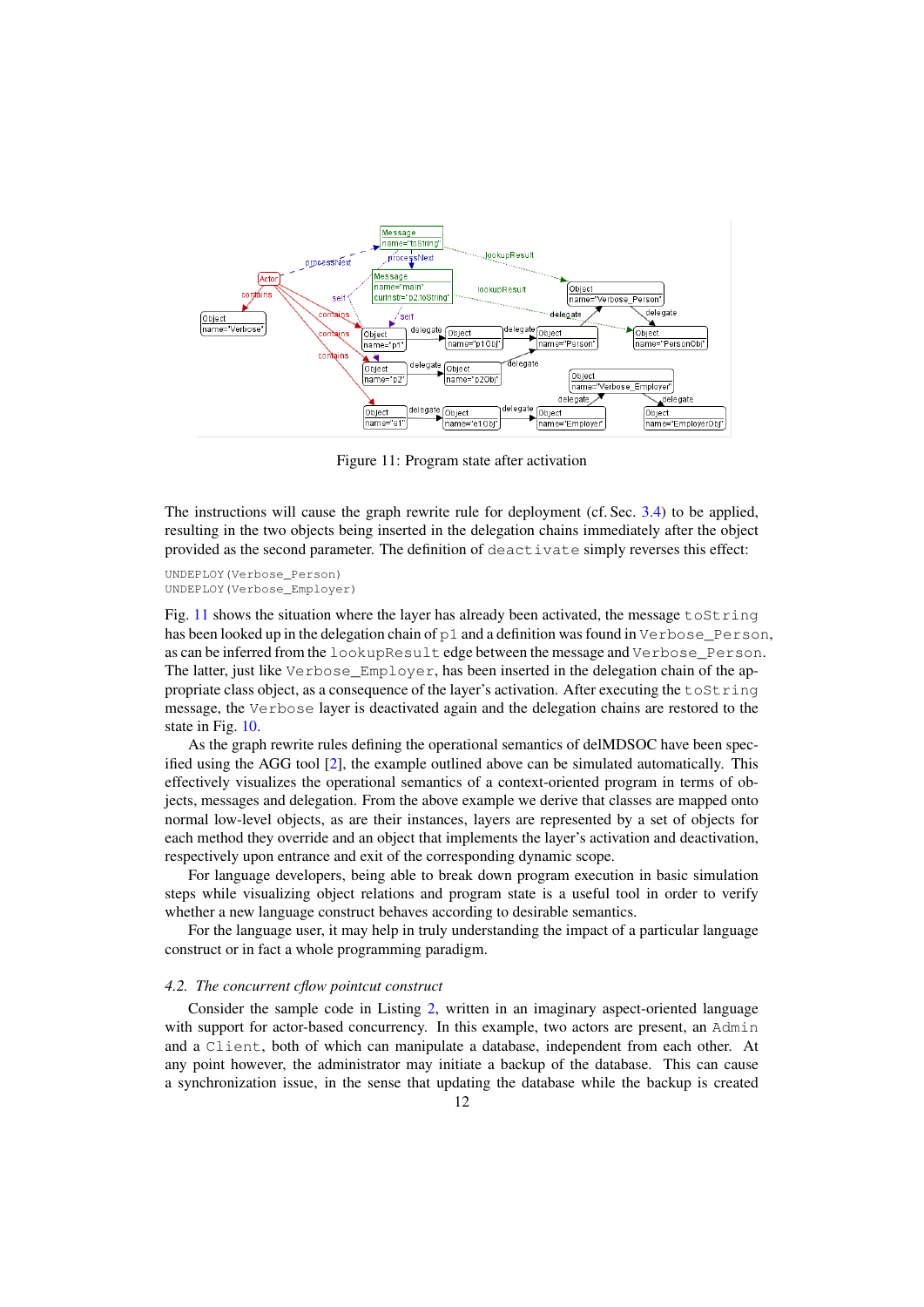<span id="page-12-1"></span>

Figure 12: Initial object configuration

could render this backup file corrupt. A simple strategy to prevent this from happening is to block any attempts to update the database during the backup operation. This is expressed by the BackupLock aspect, which makes use of a special "concurrent cflow" construct, or ccflow, in its pointcut. This construct is a concurrent variant of the aspect-oriented  $cf$ low pointcut construct as present in AspectJ [\[3\]](#page-15-2). The intuition behind this aspect is that, for the duration of the backup call in the Admin actor, all calls to the update method in the Client actor should be intercepted and result in an error message. The expressiveness of the existing cflow construct is insufficient in this scenario, since it can only be applied within a single thread of control. Any update call will be in another control flow than the one of backup, as they are executed by different actors. In Sec. [4,](#page-9-0) we will show how delMDSOC can help in establishing the semantics of this new ccflow construct.

```
actor Admin { actor Client {
 DbConnection conn; DbConnection conn;
 void backup() { List read(...) {
   conn.backup(); return conn.query(...);
 } }
} void update(...) {
                          conn.query(...);
                        }
                       }
aspect BackupLock {
 around():ccflow(execution(Admin.backup))
 && execution(Client.update) {
  print("ERROR: access denied");
 }
}
```
Listing 2: Example usage of the ccflow construct

The initial object configuration of the example in its delMDSOC representation is shown in Fig. [12.](#page-12-1) The figure shows three composite objects representing the database's administrator, admin, and two instances of client users, client\_1 and client\_2. The database itself and any class objects<sup>[5](#page-12-2)</sup> are not shown here, as they do not play a significant role in this example.

The pointcut needed to capture all database updates across all clients during a backup operation is as follows, in an AspectJ-like syntax:

<span id="page-12-2"></span><sup>&</sup>lt;sup>5</sup>Classes can be simulated in a prototype-based environment by letting objects representing instances delegate to an object that represents the class.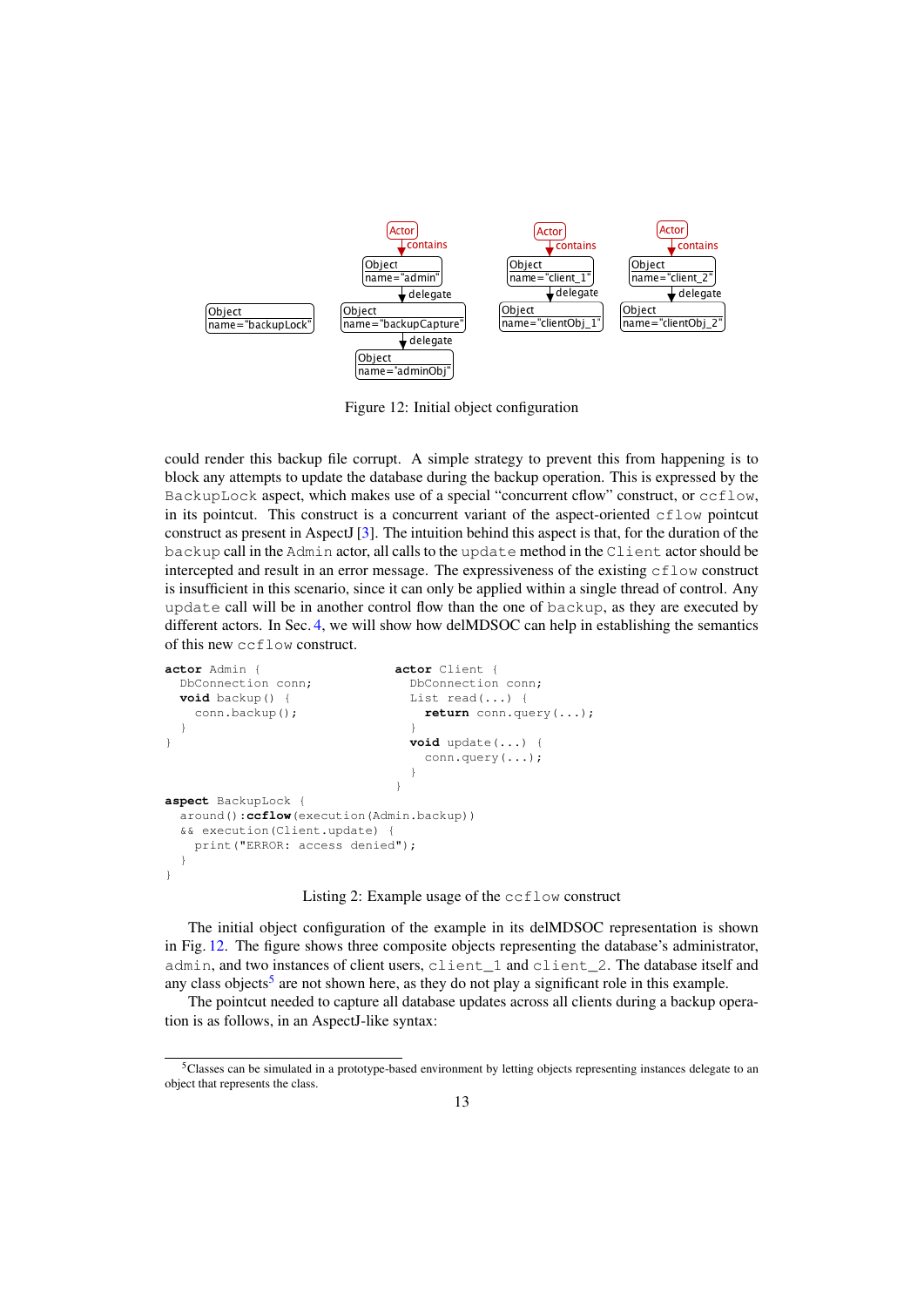<span id="page-13-0"></span>

Figure 13: After deploying the backupLock objects

ccflow(execution(Admin.backup)) && execution(Client.update)

The ccflow pointcut construct is an extension of the regular cflow construct. It captures *all* join points across all actors in the duration of the specified control flow, whereas regular  $c$  flow can only capture the join points *within* a particular control flow.

To be able to capture the control flow of a backup operation, the object backupCapture has already been deployed in the admin composite object. The example scenario will be initiated once a backup message is sent to admin. This message will be intercepted by backupCapture before it can reach adminObj, which implements the backup operation itself. The implementation of the backup message in the backupCapture object can be expressed as follows:

client\_2.undeployLock client\_1.undeployLock

SYNC(client\_1.deployLock) // Deploy backupLock at client\_1 SYNC(client\_2.deployLock) // Deploy backupLock at client\_2 RESEND  $\frac{1}{2}$  // Do the backup operation

The first two instructions will deploy a clone of the backupLock object in each client's delegation chain. The backupLock objects will intercept any update message; its implementation of update contains our aspect's advice; it simply prints an error message stating that the database may currently not be updated. Also notice the use of the SYNC construct, first mentioned in Sec. [3.4.2.](#page-7-2) It indicates that the enclosed inter-actor message send should be synchronous. This ensures that our aspect is deployed *before* the backup operation is started. The program's current state after the two backupLock objects have been deployed is shown in Fig. [13.](#page-13-0) At this point, the actual backup operation can safely proceed. This is done with the RESEND statement; it resends the backup message starting at backupCapture's delegate, adminObj. Once finished, we have left the control flow of the backup operation, so we can revert back to the original object configuration by undeploying the backupLock clones. All users are now free to modify the database once again.

A few remarks should be made regarding this example: Firstly, the solution presented here assumes that the backup operation does not contain any recursive calls. If a recursive backup call were made, it would be intercepted by the backupCapture object again, which is not desired. This can be solved by letting the backupCapture object undeploy itself before the backup operation is started and then redeploying itself once the operation has finished. A second remark about this solution is that our aspects, being the backupLock objects, are deployed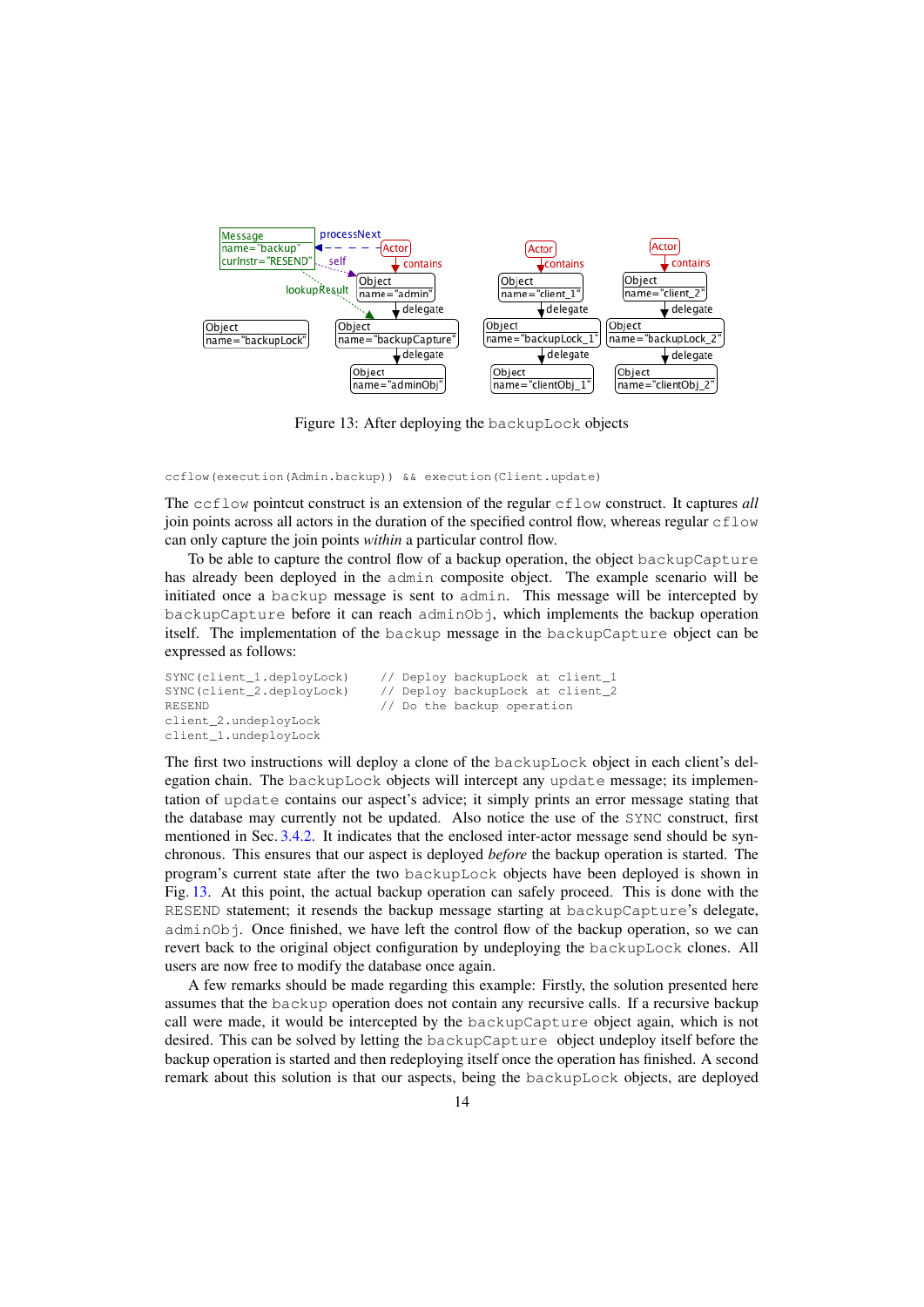per instance. This allows the backupLocks to keep their own separate state, which could be used, for example, to maintain a separate log of attempted database updates per client. However, this comes at the price of added complexity: The fact that clients can be added and removed at runtime should also be taken into account. While not shown in this example, this is handled by intercepting the instantiation of new clients, i.e., intercepting the new message that is sent to the client class object. For every new client that is created, a copy of the backupLock is deployed into the client's delegation chain. Additionally, the backupCapture object is notified of every client that is added, who will maintain a list of all available clients. Whenever the backup operation finishes, backupCapture will use its list of clients to undeploy all backupLock instances.

## <span id="page-14-0"></span>5. Related work

In the field of MDSOC languages, several different semantics are available, especially for aspect-oriented languages. Typically, such semantics are expressed as a structural operational semantics [\[14,](#page-16-6) [15,](#page-16-7) [16,](#page-16-8) [17\]](#page-16-9). However, there are a few instances in which graph rewriting is used: In [\[18\]](#page-16-10), a graph-based operational semantics is provided for an aspect-oriented extension of Featherweight Java, where it is used for verification purposes. The idea of a machine model as a target for a multitude of MDSOC paradigms is not present however. This is apparent, for example, in the fact that an explicit *proceed* stack is modelled, in order to accommodate for the corresponding high-level language construct.

There are also a few instances of intermediate languages taking a high-level approach: The SUIF [\[19\]](#page-16-11) infrastructure provides a high-level object-oriented intermediate representation and a toolkit for mapping programming languages onto this intermediate representation. This infrastructure is used as a vehicle to experiment with compiler optimization techniques for languages such as C and Fortran. While not the primary focus of our model, this suggests that delMDSOC may be a useful platform to experiment with MDSOC-specific optimization techniques.

More recent work includes the C Intermediate Language (CIL) [\[20\]](#page-16-12), which provides a highlevel representation of C programs. Similar to the delMDSOC model, CIL aims to rely on a minimal amount of concepts, making it easier to reason about C programs. Rather than using CIL for experimentation purposes, it is used for analyzing program properties such as memory safety and for performing source-to-source program transformations.

# <span id="page-14-1"></span>6. Conclusion and Future Work

This paper has introduced the delMDSOC virtual machine model as a platform to experiment with language constructs. The model's graph-based semantics in combination with the AGG tool allow the language developer to simulate programs making use of the model. This simulation is well-suited for experimentation in the sense that a program's entire state is visible; any aspect of it can be freely modified whilst the simulation is paused; the program's state can also be copied and stored, such that simulation can always resume from that point. However, a scalability problem does arise due to the fact that the entire state is visible. Therefore, our current approach is only applicable to small toy examples, which may not be sufficient for experimenting with more complex language constructs. Improved graph rewriting tool support should help significantly though: There is a need for better ways of navigating large graphs, improved layouting algorithms and better means to filter out the information that currently is irrelevant to the user.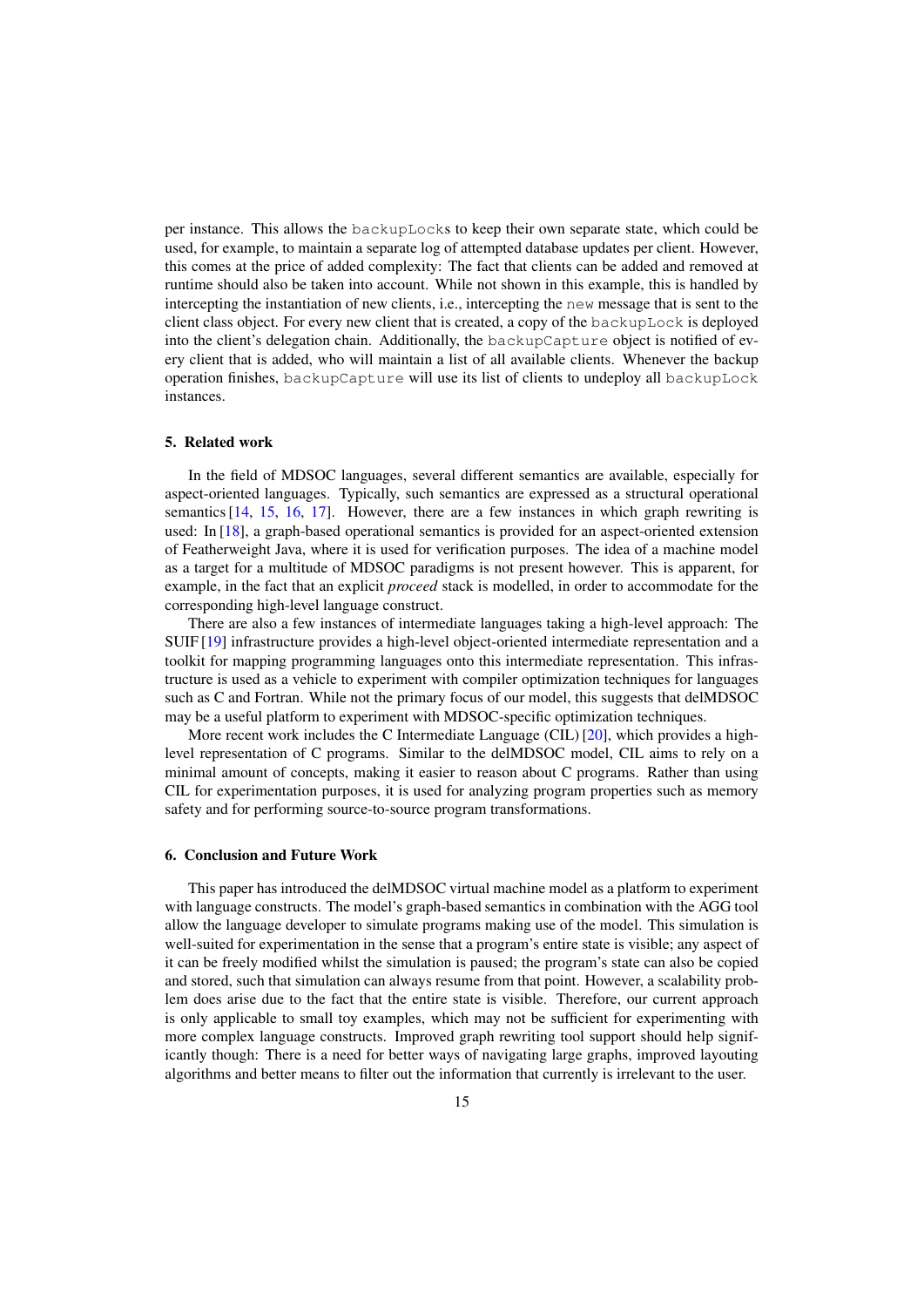<span id="page-15-7"></span>

Figure 14: Constructing a new language with delMDSOC

The delMDSOC model itself is not yet considered to be in a finalized state. For example, the fact that the concurrency model is currently actor-based, is not a dogma. In fact, graph rewriting has been used before to model different approaches to concurrency, including process algebra [\[21\]](#page-16-13) and Petri nets [\[22\]](#page-16-14).

Regarding the experimentation platform itself, there also are several areas of future work that can be explored: Currently, the translation of programs into an AGG representation is a manual process. Ideally, this would be an automated process for each language. One approach would be to write a parser that uses the AGG API as a backend in order to generate an appropriate delMDSOC input graph. Another approach would be to have the parser only generate an AST in AGG format, and apply graph rewriting within AGG once more in order to transform the AST into an appropriate delMDSOC input graph. Fig. [14](#page-15-7) illustrates the latter approach.

Another area of future work deals with the use of delMDSOC as a common framework in which MDSOC languages can be compared and integrated. The model may also be used for verification purposes, e.g., one can investigate the effects of the ordering of objects within a delegation chain or the condition under which it is safe to deploy or undeploy objects in remote actors.

## References

- <span id="page-15-0"></span>[1] M. Haupt, H. Schippers, A machine model for aspect-oriented programming, in: ECOOP 2007 - Object-oriented Programming, 21st European Conference, Berlin, Germany, July 30 - August 3, 2007, Proceedings, Vol. 4609 of Lecture Notes in Computer Science, Springer, 2007, pp. 501—524.
- <span id="page-15-1"></span>[2] G. Taentzer, [AGG: a graph transformation environment for modeling and validation of software,](http://dx.doi.org/10.1007/b98116) in: Applications of Graph Transformations with Industrial Relevance, 2004, pp. 453, 446.
- <span id="page-15-2"></span>[3] G. Kiczales, J. Lamping, A. Menhdhekar, C. Maeda, C. Lopes, J. Loingtier, J. Irwin, [Aspect-Oriented program](http://citeseer.ist.psu.edu/kiczales97aspectoriented.html)[ming,](http://citeseer.ist.psu.edu/kiczales97aspectoriented.html) in: M. Akşit, S. Matsuoka (Eds.), Proceedings European Conference on Object-Oriented Programming, Vol. 1241, Springer-Verlag, Berlin, Heidelberg, and New York, 1997, p. 220–242.
- <span id="page-15-3"></span>[4] R. Hirschfeld, P. Costanza, O. Nierstrasz, [Context-Oriented programming,](http://citeseerx.ist.psu.edu/viewdoc/summary?doi=10.1.1.114.3310) Journal of Object Technology, ETH Zürich 7 (2008) 125–151.
- <span id="page-15-4"></span>[5] S. Herrmann, [Object teams: Improving modularity for crosscutting collaborations,](http://www.objectteams.org/publications/NODe02.pdf) in: NODe '02: Revised Papers from the International Conference NetObjectDays on Objects, Components, Architectures, Services, and Applications for a Networked World, Springer-Verlag, 2003, p. 248–264.
- <span id="page-15-5"></span>[6] C. Allan, P. Avgustinov, A. S. Christensen, L. Hendren, S. Kuzins, O. Lhoták, O. de Moor, D. Sereni, G. Sittampalam, J. Tibble, [Adding trace matching with free variables to AspectJ,](http://portal.acm.org/citation.cfm?id=1094811.1094839) in: Proceedings of the 20th annual ACM SIGPLAN conference on Object-oriented programming, systems, languages, and applications, ACM, San Diego, CA, USA, 2005, pp. 345–364.
- <span id="page-15-6"></span>[7] M. Appeltauer, R. Hirschfeld, H. Masuhara, M. Haupt, K. Kawauchi, [Event-Specific software composition in](http://dx.doi.org/10.1007/978-3-642-14046-4_4) [Context-Oriented programming,](http://dx.doi.org/10.1007/978-3-642-14046-4_4) in: Software Composition, 2010, pp. 50–65.